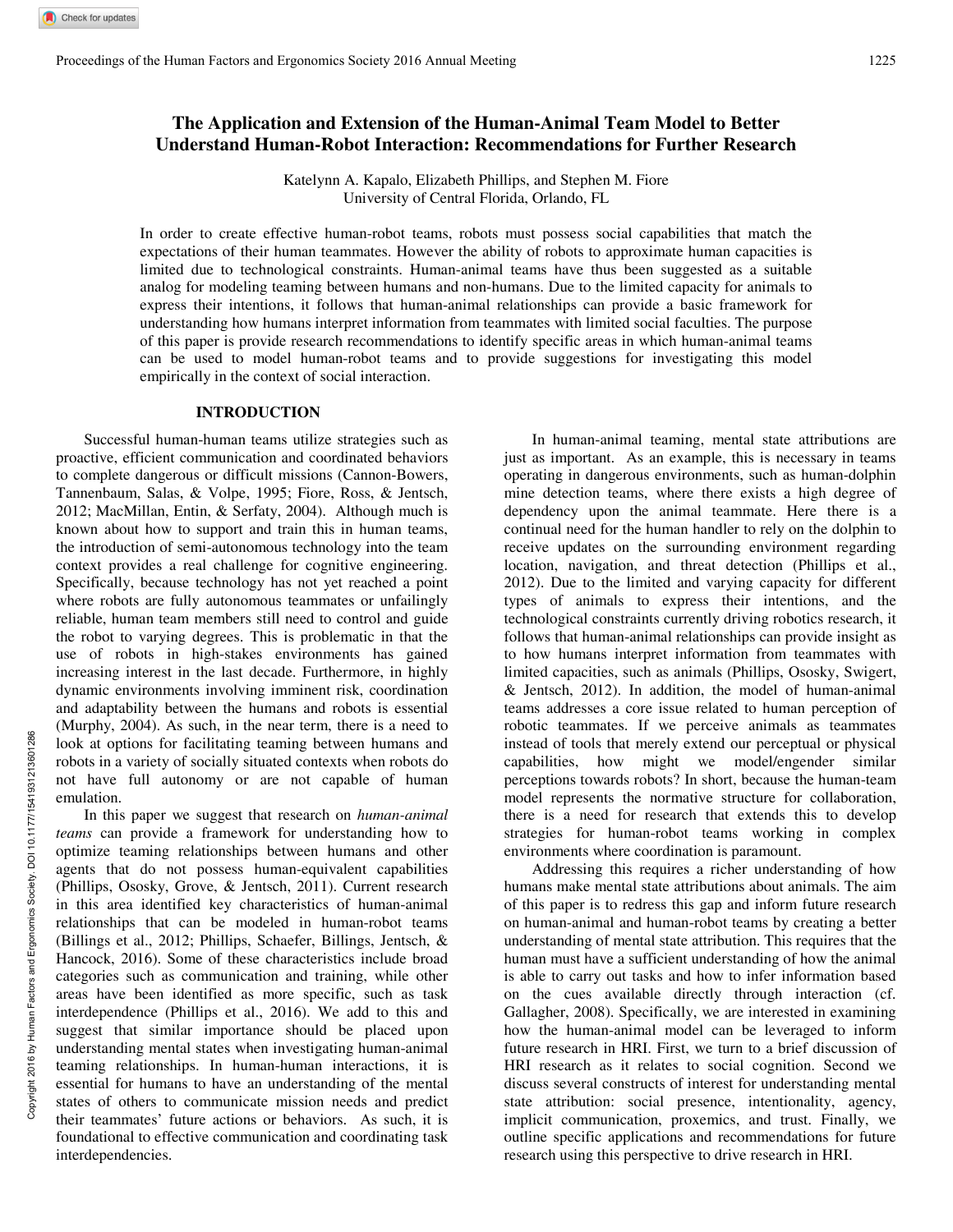## **SOCIAL COGNITION IN HUMAN-ROBOT TEAMS**

The overarching question is whether the human-human team model is appropriate for human-robot teaming. Ultimately, the success of this generalization depends on whether or not humans accept a robot as a teammate; that is, the degree to which a human accepts that a robot can help to meet team goals. In the near-term, research on human-animal teaming can help understand how humans coordinate with animals in service of task accomplishment. Further, research needs to examine, not just the behavioral coordination requirements traditionally studied in teams, but also the social dynamics emerging in human-non-human teams, and extrapolate this to human-robot teaming. In this section we briefly review some of the social cognitive factors we suggest are foundational to team interaction.

Decades of research on groups documents that humans must possess the ability to make correct judgments about intention and agency in order to function effectively with other social agents. Likewise, in human-animal teams, humans must be able to interpret the actions and infer the intentions of the animal through observable phenomena. From this we can discern that robots must display, at minimum, cues that humans can interpret in order to predict and explain a robot's behaviors, underlying intentions, and goals (Fiore et al., 2013). If a robot is unpredictable, then a human will be unable to project into the future what the robot will do given specific features of the environment, task, and/or situation. But appropriate display of social cues is only half of the equation. Similarly if the social cues are robot provides are not easily understood, then humans observing the robot will be unable to discern its intention(s) or underlying goal(s) (Dragan, Lee, & Srinivasa, 2013; Talone, Phillips, Ososky, & Jentsch, 2015). Thus, it is important to understand how humans interpret the actions and behaviors *of* robots, especially those intended to function as teammates.

In the existing HRI literature, the extent to which humans view robots as social agents is unclear. Some have shown that basic social cues such as gaze, motion, and proximity, were interpreted and described by participants as though the robot exhibited emotion and personality (Saulnier, Sharlin, & Greenberg, 2011). Similarly, research varying social cues, such as the form of the gaze, or the degree of proximity robots will allow, shows that this alters the attributions humans will make about a robot following interaction (Fiore et al., 2013; Wilshire et al., 2015). Such research illustrates the importance of understanding how social cues influence attributions of agency and intention in the context of social interaction. If a goal is to make robotic teammates that easily integrate into teams with humans, it will be important to better understand how social cues can be leveraged within the team to help humans better understand their robot counterparts. We suggest that human-animal teams serve as a useful starting point for studying how such cues are leveraged by humans to complete tasks with other non-human entities or agents.

### **Social Presence in Teams**

In the course of social interactions, humans are able to easily attribute mental states to other agents. While the actual mechanism through which this occurs is widely debated, one theory relying heavily on what we refer to as social cues, is the theory of *direct perception* or *interaction theory* (Gallager, 2008; Gallagher & Varga, 2013). This theory has been integrated with other theories in social cognition, to provide an explanatory mechanism for how it is that humans use behavioral cues to infer mental states (Wiltshire et al., 2014). The foundational concept is social affordances and has to do with the inherent meaning arising from interacting bodies in a social context; that is, the cues observed, and the signals (mental states) they are meant to convey.

We focus on mental state attributions elicited by social cues. These are of particular interest because they represent a category of information available to humans in most social interactions (e.g., posture, facial expression, prosody). But we suggest that they are also foundational to human-animal interactions. Further, they are part of the burgeoning field of artificial social intelligence in HRI. Specifically, robots can exhibit observable behaviors that act as cues enabling team members to build awareness regarding team member intentions, referred to as social signals (Lobato, Wiltshire, Warta, & Fiore, 2015; Wiltshire, Snow, Lobato, & Fiore, 2014; Wiltshire et al., 2015). In short, we suggest that cues exhibited by both animals and robots can contribute to the experience of *social presence;* that is, humans recognize they are interacting with another entity that demonstrates dynamic mental states (Fiore et al., 2013; Harms & Biocca, 2004; Wilshire et al., 2015). With this as a foundation, we offer the first research recommendation:

**Recommendation 1:** *Research on human-animal teams must examine the extent to which humans attribute social presence to the animal.* 

### **Intentionality and Agency**

We turn now to a discussion of intentionality and agency as they related to human-animal teaming. Our goal is to provide a more holistic understanding of the parallels between human-animal interaction and human-robot interaction. Towards this end, we examine existing constructs within the context of the human-animal teaming model to illustrate how this human-animal team framework could be instantiated into empirical studies to optimize HRI through the lens of humananimal social interaction. The foundation for this is the "media equation hypothesis" (Nass & Reeves, 1991). This was devised to better inform the way we conceptualized humancomputer interaction by outlining reasons why humans tend to anthropomorphize inanimate objects such as computers, cars, etc. This tendency creates fundamental problems because computers and robots challenge the existing norms present in human-human social interaction.

In studying intentionality in the context of human-human interaction, Wiese, Wykowska, Zwickel, and Müller (2012) demonstrated that humans create a schema to predict behavior based on emotional and social cues. In the context of humananimal interaction, Billings et al. (2012) suggested that, in certain scenarios, an animal's instinctive behavior may override trained behaviors. This illustrates the challenges for humans ascribing intentionality to animals. In particular, humans need to anticipate that animals possess natural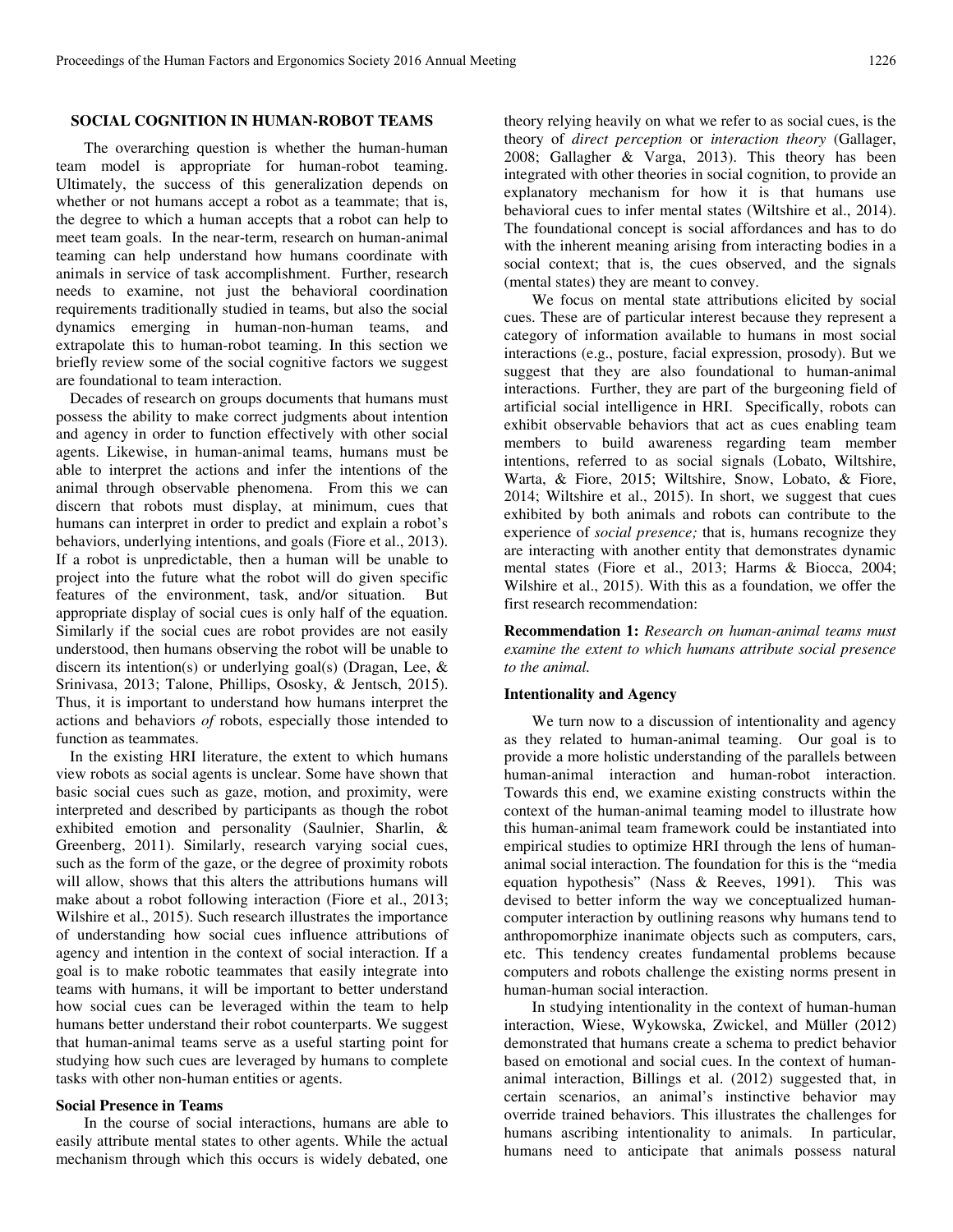survival instincts. Therefore, the animal's goal will ultimately be to fulfill its own needs at the expense of the task it is working to accomplish. Considering this in the context of human-robot teaming, for robots, the need to "survive" will likely be less important since anything like survival instincts will be pre-programmed, likely known to the human, and, more importantly, put the human first (Billings et al., 2012). Others have tried to address the importance of classifying intentionality within a broad enough realm as to not exclude robots as social agents. Here some suggest that robots just need to display "deliberate and calculated behaviors" at minimum, to exhibit intentionality (Sullins, 2006, p. 28).

From the above, we suggest a gap exists related to intentionality and understanding human-animal interactions. As a starting point for redressing this gap, some have pointed to task interdependencies in human-animal teaming as a means for inferring intentionality. Specifically, the degree of intentionality and agency may be interpreted indirectly from the influence of factors such as task interdependence (Phillips et al., 2012). For example, a human-canary team fulfills a different mission capability than a human-canine team and each have associated with them varying levels of interdependencies. To the degree there is any bi-directionality in these, it might be possible to glean intentionality. With this as stepping off point, we offer the following recommendation:

## **Recommendation 2:** *Research on human-animal teams as an analog to human-robot teams must determine the degree to which handlers assign intentionality to the animal, as well as how intentionality is assigned to animals more broadly.*

With the above, we are better able to draw parallels between HRI and the human-animal team model. With this, future research can examine the degree to which humans attribute intentions to an animal, and whether this maps to existing literature on the perceived social presence of robots interacting with humans. Fundamentally, a human's perception of an animal and the degree to which the human perceives the animal as a social agent will influence the degree to which the human can make predictions about that animal's future behaviors. This line of research can then be used to provide a baseline comparison for identifying parallels in the HRI domain.

### **Implicit Communication**

For human teams, communication is essential to coordinating joint activity (Breazeal, Kidd, Thomaz, Hoffman, & Berlin, 2005; Salas, Sims, & Burke, 2005). We limit our discussion to factors associated with implicit communication; more specifically, observable behaviors that may elicit both explicit and implicit responses from humans. In keeping with the human-animal model as an analog to HRI, we address the language limitations that are present in human-animal interaction. Because there are several types of human-animal teams, our goal is to provide a more general idea as to how these types of cues can be leveraged, regardless of the animal type.

*Expression of action and social cues.* Critical to the human-animal team model is a need to understand and infer the actions of the animal. In order to do so, humans rely on

cues from the animal, which may include implicit communication (e.g., eye gaze, proximity) or explicit communication (e.g., commands). For the purposes of this paper, the expression of action will be confined to social cues. Social cues affect the way humans make mental state attributions based on intentions and emotions inferred from observable behavior (Olsson & Ochsner, 2008; Wiltshire et al., 2015). Because the presence of these social cues is a defining characteristic of a social interaction, these cues can provide researchers a method for understanding how humans make mental state attributions about other agents (Fiore et al., 2013; Wiltshire et al., 2015).

Human handlers need to gather information about what kinds of cues are important for understanding animal behaviors. Recent research shows that human-animal teams rely on gaze cues in ways similar to human-human teams. Specifically, dogs tend to follow similar visual scanning and gaze patterns as humans (Törnqvist et al., 2015). This finding constitutes a prime area for understanding intention through gaze patterns. Specifically, it suggests that research needs to examine the varying degrees to which humans and their animal partners draw from gaze patterns for making judgments of intentionality. Further, research should determine which cues are most salient to humans when making mental state attributions about their animal partners. With this as foundation, we offer the following research recommendations:

**Recommendation 3:** *Research on human-animal teams must examine the degree to which humans use social cues from the animal to understand the animal's intentions.* 

**Recommendation 4:** *Research on human-animal teams must determine what cues are most salient to the human handler.*

These recommendations are focused on understanding aspects of non-verbal communication. Due to the limitations of language use in human-animal teams, parallels could be drawn between the human-animal model and HRI. Others have noted that alternative, non-verbal communications provide a potential avenue for investigating bi-directional communication between humans and robots (Bockelman-Morrow & Fiore, 2012). Signaling and non-verbal commands commonly used in human-animal teams demonstrate the utility of such communication without any reliance on explicit language driven approaches (Lackey, Barber, Reinerman, Badler, & Hudson, 2011; Phillips et al., 2016). For instance, in some contexts (such as military operations), simplistic forms of communication (e.g., gestures, verbal commands) like those employed in human-animal teams, can be beneficial in supporting teaming that can generalize to a variety of missions, especially those in which team members need to communication quickly, over long distances, or in instances of stealth operations.

## **Proxemics and Temporal Dynamics**

Proxemics and temporal dynamics are considered a class of social cues that aid in understanding not only signals, but also cues that may arise organically from hierarchical relationships. Social cues like proxemics (i.e., space and distance requirements of humans and animals) and temporal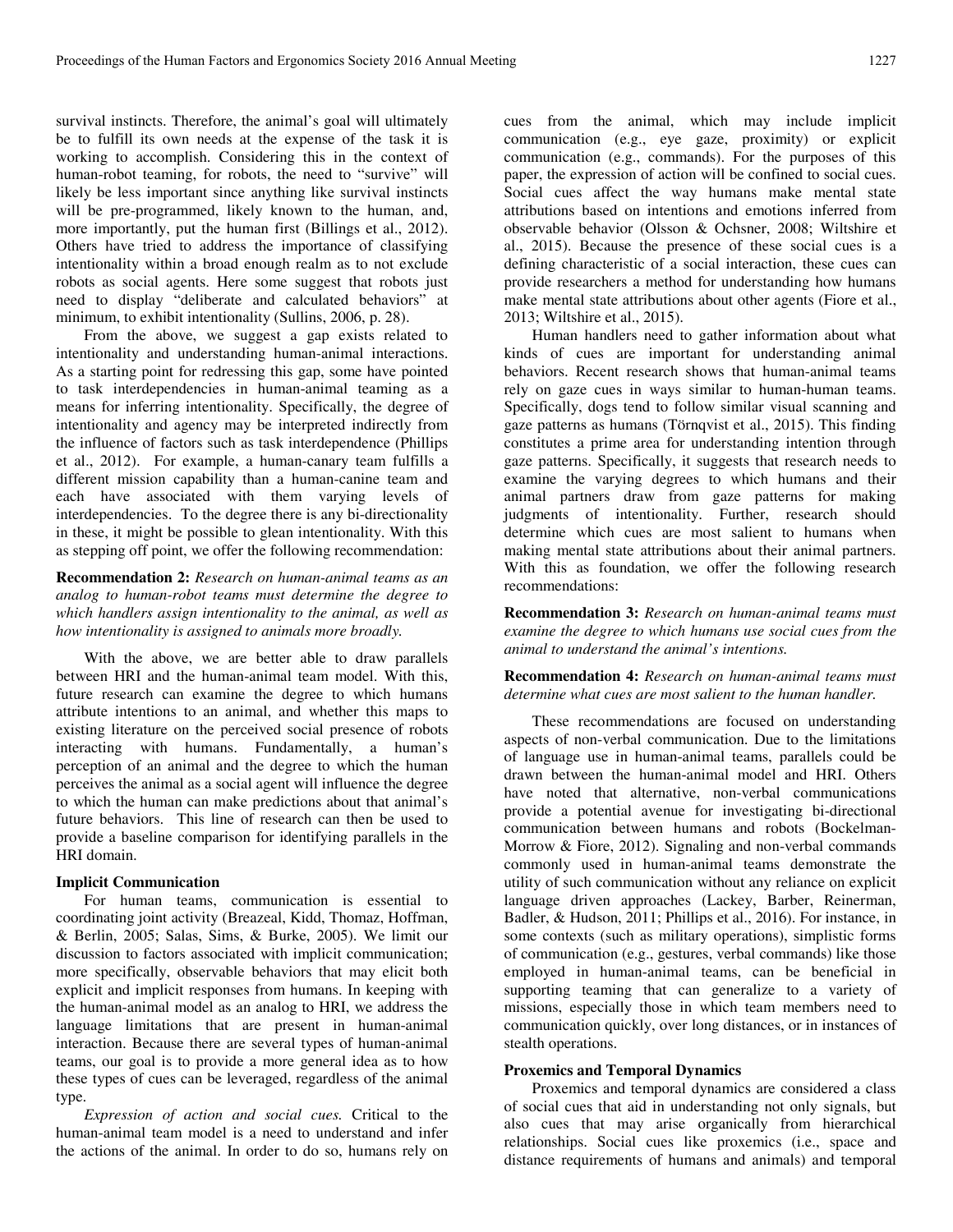dynamics (i.e., synchronization), often arise implicitly in human-human or human-animal interaction. These types of cues can be leveraged to understand the intention of the animal, or more specifically, how the human interprets these cues and makes predictions about the animal's future behavior. For example, a dog sniffing in a certain direction away from the human provides a clue that the dog is investigating scents, and potentially threats or targets, in that direction. The human can then assume that the dog has detected something of potential interest. This is particularly important in the context of high-risk situations where humans need to be continually updated regarding animal status and how its behavior will map to completion of a task.

Given this, research needs to inform our understanding if temporal patterns or interaction dynamics evolve while humans and animals are working together to complete a task or mission. The movement pattern of an animal falls within the classification of a temporal or proxemics cue. For this reason, if we are to continue using the human-animal team model as a method for examining HRI, we must investigate how humans interpret these cues and use them in the context of mental state attribution. With this in mind, we offer the following recommendation:

**Recommendation 5:** *Research on human-animal teams must examine the role of temporal dynamics and proxemics in teams to determine if we can map these factors to humanrobot interaction.* 

Once we have gained understanding of the proxemic and temporal dynamics of a human-animal team interaction, we can leverage this knowledge to determine whether or not the model provides support for extending these ideas to the HRI domain, particularly with regard to understanding how proxemic effects relate to the other constructs outlined in this paper, including trust.

#### **Trust**

While all of these factors contribute to a more holistic understanding of social presence in human-animal teams, it is important to recognize that these factors also contribute to our understanding of human-animal trust. Trust in future humanrobot teams will be important, as trust helps to determine how users will rely on an automated system (Lee & See, 2004), as well as the degree to which a human will accept contributions from those systems. Without trust, humans may fail to take advantage of the benefits that a robotic system may provide in human-robot teams (e.g., processing of sensory data, decisionmaking alternatives, and suggestions for alternative courses of action). If we determine the extent to which trust prevails in human-animal relationships, we can then examine perceptions of trust in relation to human-robot teams.

For instance, models of human-animal interaction may provide a means to foster an accurate understanding of robotic capabilities and limitations. Several researchers have found that people often hold ill-formed or overly presumptuous understanding of robots, which is easily influenced by superficial features of the robot like communication style (Torrey, Fussell, & Keisler, 2013), origin (Lee, Kiesler, Lau, & Chiu, 2005), and form (e.g., the presence of anthropomorphic or biologically inspired limbs, the presence of extraneous hardware; Kiesler & Goetz, 2002; Sims et al., 2005). In addition, this understanding does not often align with real-world capabilities or limitations of current robotic technologies (Hancock, Billings, & Schaefer, 2011). This is a problem because prior research on human interaction with automated systems has shown that, when expectations are unmatched by reality, humans are likely to distrust or discontinue using the automated system (Parasuraman, & Riley, 1997). Models of human-animal interaction may help to build appropriately calibrated trust in robotic systems in which operators have clear expectations regarding what their robotic teammates can do, and are likely to do given environmental and task demands.

In addition, existing human-animal teams may be a means for us to study how trust is built among teams of humans and non-humans. While we acknowledge that extensive training in human-animal working teams may be the most logical explanation for how trust is engendered and maintained within the team, it is also possible that there are situations in which trust in the animal, and human-animal team are fostered quickly, and/or with little prior experience. Therapy animals working in hospitals, nursing homes, or other medical settings are good examples, and may provide useful information concerning how trust is fostered and maintained in interactions between animals and their handlers, as well as between animals and other humans in the environment. With this notion as a foundation, we offer the following research recommendation:

**Recommendation 6:** *Research on human-animal teams should examine how trust is developed and maintained within the human-animal team, and also between the team and other people operating near or around the team. Research could address whether there are other ways to develop and maintain trust aside from extensive training.* 

If we can understand the degree to which humans use predictions of the animal's future behavior to determine their level of trust in their animal partner, then we can potentially extend this line of thinking to robots. Additionally, if there is another aspect of the human-animal relationship that builds trust without considering extensive training, this would be advantageous to consider in the context of HRI. Increasing trust without extensive training would not only reduce costs, but it would remove the need for dedicated robot handlers and allow multiple members of human-robot teams to interact quickly and efficiently with their robot teammates.

#### **CONCLUSION**

Human-animal teams operate in environments of varying complexity and uncertainty. For this reason, the human handler must make decisions based on the intentions of their animal partner. In order to understand the degree to which the human-animal team model is an effective analog for humanrobot teams, it is essential to investigate the extent to which humans perceive animals as social agents. Our goal with this paper was to provide specific guidance on how to investigate the utility of the human-animal team model by studying how humans make mental state attributions about animals. The